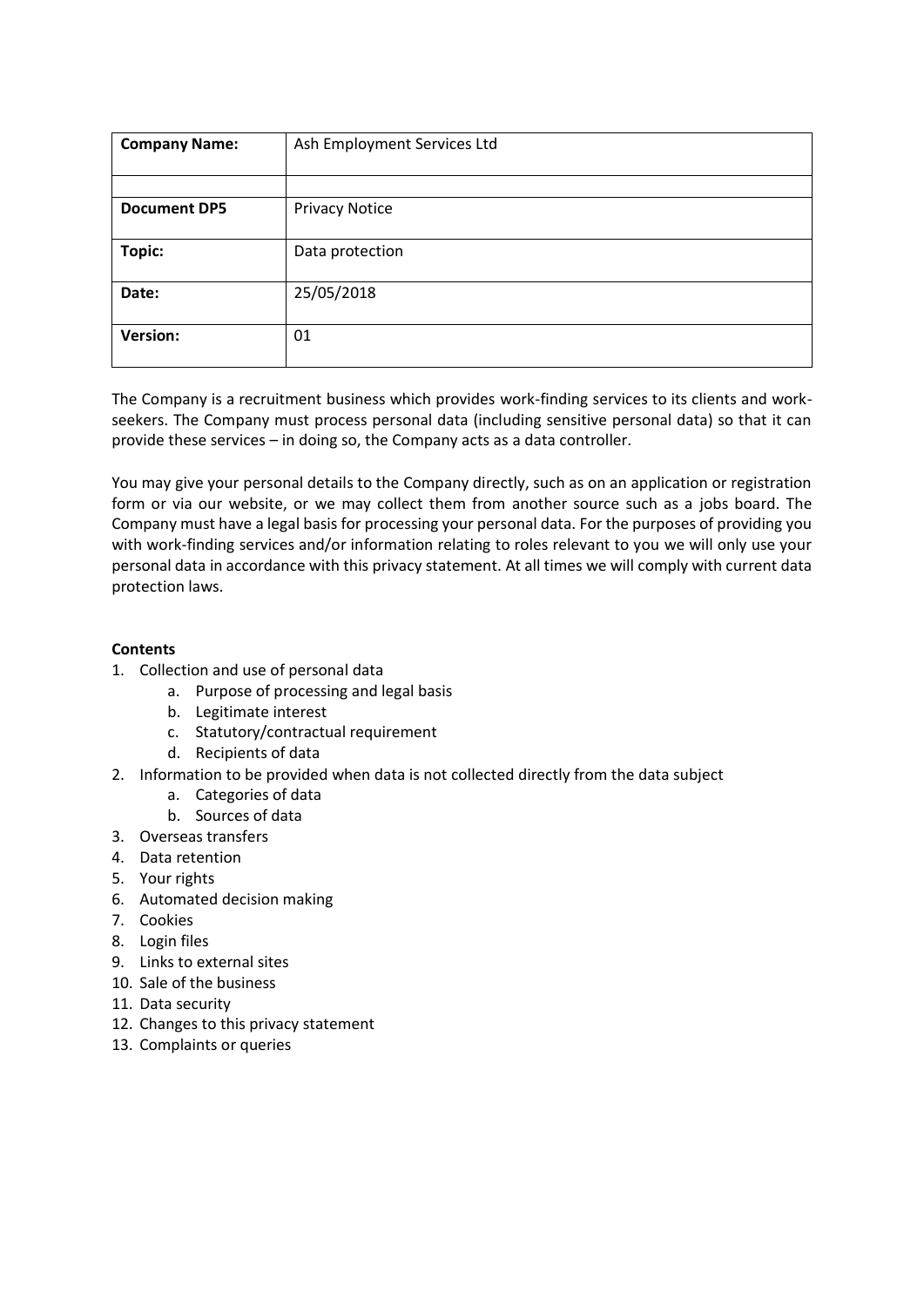## **1. Collection and use of personal data**

## **a. Purpose of processing and legal basis**

The Company will collect your personal data (which may include sensitive personal data) and will process your personal data for the purposes of providing you with work-finding services. This includes for example, contacting you about job opportunities, assessing your suitability for those opportunities, updating our databases, putting you forward for job opportunities, arranging payments to you and developing and managing our services and relationship with you and our clients.

In some cases we may be required to use your data for the purpose of investigating, reporting and detecting crime and also to comply with laws that apply to us. We may also use your information during the course of internal audits to demonstrate our compliance with certain industry standards.

We must have a legal basis to process your personal data. The legal bases we rely upon to offer our work-finding services to you are:

- Your consent
- Where we have a legitimate interest
- To comply with a legal obligation that we have
- To fulfil a contractual obligation that we have with you

## **b. Legitimate interest**

This is where the Company has a legitimate reason to process your data provided it is reasonable and does not go against what you would reasonably expect from us. Where the Company has relied on a legitimate interest to process your personal data our legitimate interests is/are as follows:

- Managing our database and keeping work-seeker records up to date;
- Providing work-finding services to you and our clients;
- Contacting you to seek your consent where we need it;
- Giving you information about similar products or services that you have used from us recently;

# c. **Statutory/contractual requirement**

The Company has certain legal and contractual requirements to collect personal data (e.g. to comply with the Conduct of Employment Agencies and Employment Businesses Regulations 2003, immigration and tax legislation, and in some circumstances safeguarding requirements.) Our clients may also require this personal data, and/or we may need your data to enter into a contract with you. If you do not give us personal data we need to collect we may not be able to continue to provide workfinding services to you.

## **d. Recipient/s of data**

The Company will process your personal data and/or sensitive personal data with the following recipients:

- Clients (whom we may introduce or supply you to)
- Former employers whom we may seek references from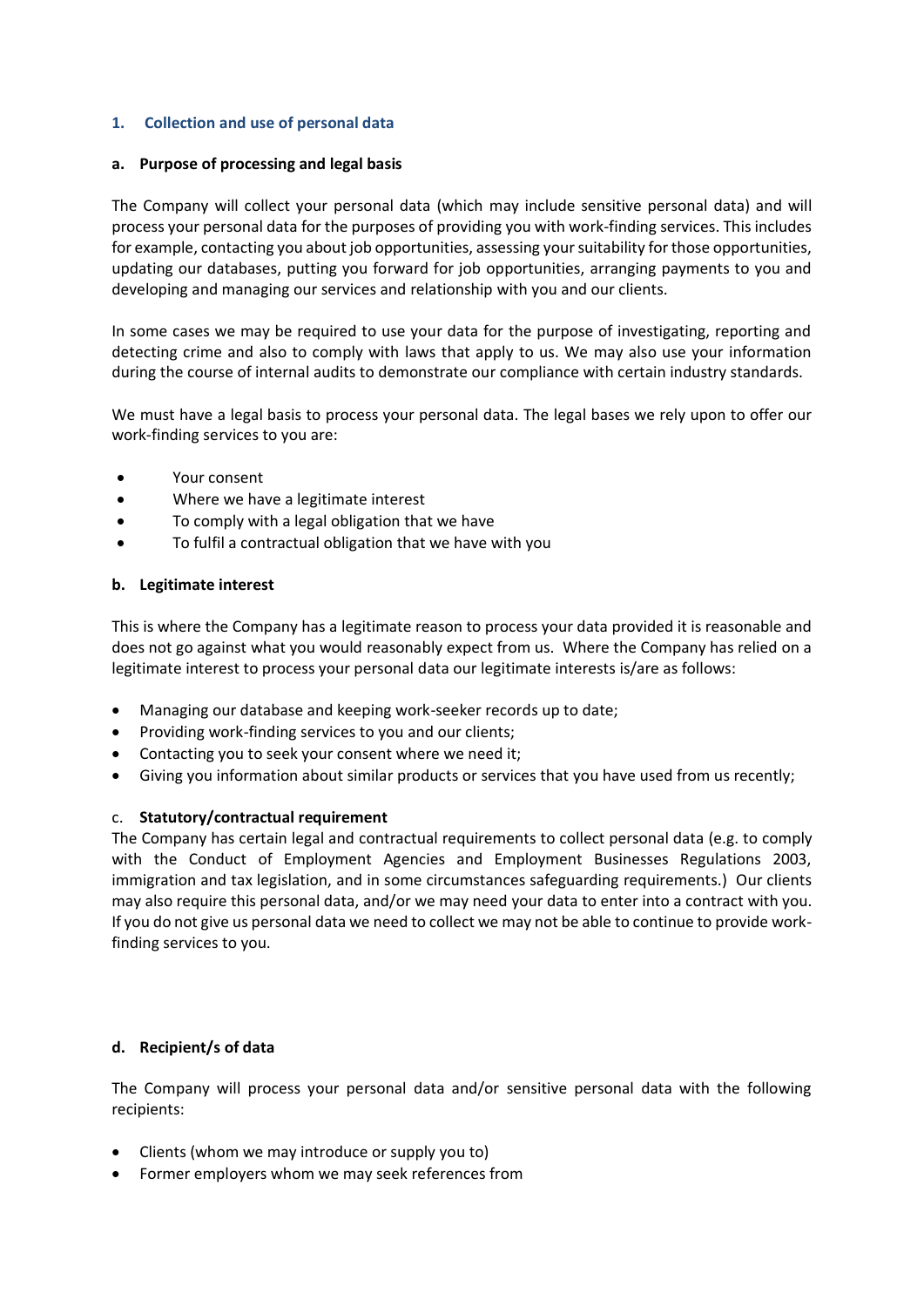- Payroll service providers who manage payroll on our behalf or other payment intermediaries whom we may introduce you to
- Other recruitment agencies in the supply chain

## **2. Information to be provided when data collected not from the data subject**

**Categories of data:** The Company has collected the following personal data on you:

### *Personal data:*

- Name, address, mobile no., email
- National insurance no.
- Nationality (through right to work check)

## *Sensitive personal data:*

- Health information including whether you have a disability
- Criminal conviction

**Source of the personal data:** The Company sourced your personal data/sensitive personal data: **From various jobs boards, LinkedIn**

- A former employer
- A referee whose details you previously provided to us
- Software provides who we use to support our services including
- Cookies listed in section 7

## **3. Overseas Transfers [Optional]**

The Company may transfer the information you provide to us to countries outside the European Economic Area ('EEA') for the purposes of providing you with work-finding services. We will take steps to ensure adequate protections are in place to ensure the security of your information. The EEA comprises the EU member states plus Norway, Iceland and Liechtenstein.

## **4. Data retention**

The Company will retain your personal data only for as long as is necessary for the purpose we collect it. Different laws may also require us to keep different data for different periods of time. For example, the Conduct of Employment Agencies and Employment Businesses Regulations 2003, require us to keep work-seeker records for at least one year from (a) the date of their creation or (b) after the date on which we last provide you with work-finding services.

We must also keep your payroll records, holiday pay, sick pay and pensions auto-enrolment records for as long as is legally required by HMRC and associated national minimum wage, social security and tax legislation. This is currently 3 to 6 years.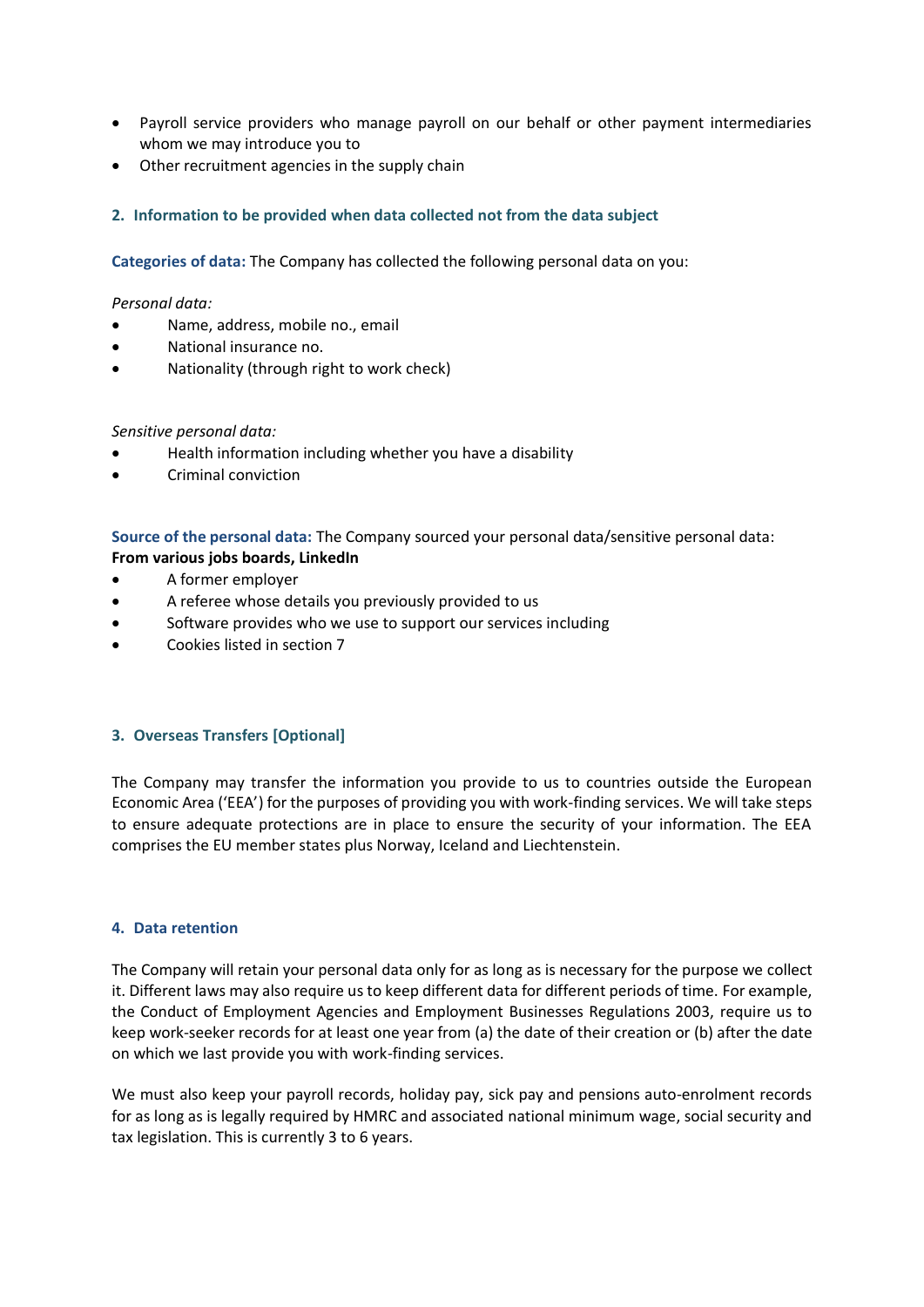Where the Company has obtained your consent to process any of your personal data, we will do so in line with our retention policy . Upon expiry of that period the Company will seek further consent from you. Where consent is not granted the Company will cease to process your personal data.

# **5. Your rights**

Please be aware that you have the following data protection rights:

- The right to be informed about the personal data the Company processes on you;
- The right of access to the personal data the Company processes on you;
- The right to rectification of your personal data;
- The right to erasure of your personal data in certain circumstances;
- The right to restrict processing of your personal data;
- The right to data portability in certain circumstances;
- The right to object to the processing of your personal data that was based on a public or legitimate interest;
- The right not to be subjected to automated decision making and profiling; and
- The right to withdraw consent at any time.

Where you have consented to the Company processing your personal data you have the right to withdraw that consent at any time by contacting martin@ashcareers.com. Please note that if you withdraw your consent to further processing that does not affect any processing done prior to the withdrawal of that consent, or which is done according to another legal basis.

There may be circumstances where the Company will still need to process your data for legal or official reasons. Where this is the case, we will tell you and we will restrict the data to only what is necessary for those specific reasons.

If you believe that any of your data that the Company processes is incorrect or incomplete, please contact us using the details above and we will take reasonable steps to check its accuracy and correct it where necessary.

## **You can also contact us using the above details if you want us to restrict the type or amount of data we process for you, access your personal data or exercise any of the other rights listed above.**

#### **6. Cookies**

We may obtain data about you from cookies. These are are small text files that are placed on your computer by websites that you visit. They are widely used in order to make websites work, or work more efficiently, as well as to provide information to the owners of the site. Cookies also enable us to deliver more personalised content.

Most web browsers allow some control of most cookies through the browser settings. To find out more about cookies, note that in a few cases some of our website features may not function if you remove cookies from your browser.

## **7. Log Files**

We use IP addresses to analyse trends, administer the site, track users' movements, and to gather